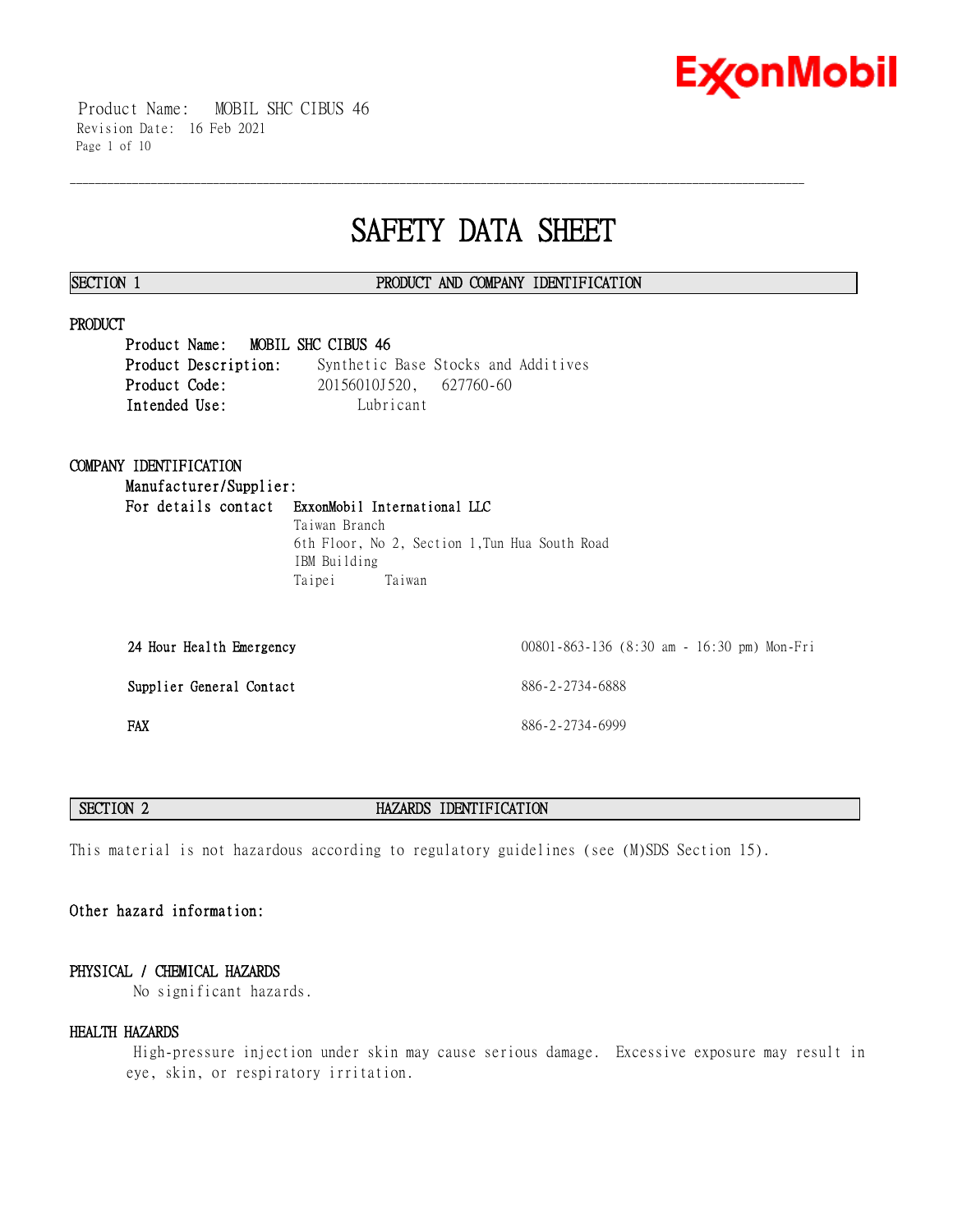

 Product Name: MOBIL SHC CIBUS 46 Revision Date: 16 Feb 2021 Page 2 of 10

#### **ENVIRONMENTAL HAZARDS**

No significant hazards.

**NOTE:** This material should not be used for any other purpose than the intended use in Section 1 without expert advice. Health studies have shown that chemical exposure may cause potential human health risks which may vary from person to person.

\_\_\_\_\_\_\_\_\_\_\_\_\_\_\_\_\_\_\_\_\_\_\_\_\_\_\_\_\_\_\_\_\_\_\_\_\_\_\_\_\_\_\_\_\_\_\_\_\_\_\_\_\_\_\_\_\_\_\_\_\_\_\_\_\_\_\_\_\_\_\_\_\_\_\_\_\_\_\_\_\_\_\_\_\_\_\_\_\_\_\_\_\_\_\_\_\_\_\_\_\_\_\_\_\_\_\_\_\_\_\_\_\_\_\_\_\_\_

## **SECTION 3 COMPOSITION / INFORMATION ON INGREDIENTS**

This material is defined as a mixture.

# **No Hazardous Substance(s) or Complex Substance(s) required for disclosure. TCSCA: Toxic Chemical Substances:** None.

\* All concentrations are percent by weight unless material is a gas. Gas concentrations are in percent by volume.

**SECTION 4 FIRST AID MEAUSRES**

#### **INHALATION**

Remove from further exposure. For those providing assistance, avoid exposure to yourself or others. Use adequate respiratory protection. If respiratory irritation, dizziness, nausea, or unconsciousness occurs, seek immediate medical assistance. If breathing has stopped, assist ventilation with a mechanical device or use mouth-to-mouth resuscitation.

# **SKIN CONTACT**

Wash contact areas with soap and water. If product is injected into or under the skin, or into any part of the body, regardless of the appearance of the wound or its size, the individual should be evaluated immediately by a physician as a surgical emergency. Even though initial symptoms from high pressure injection may be minimal or absent, early surgical treatment within the first few hours may significantly reduce the ultimate extent of injury.

### **EYE CONTACT**

Flush thoroughly with water. If irritation occurs, get medical assistance.

# **INGESTION**

First aid is normally not required. Seek medical attention if discomfort occurs.

# **NOTE TO PHYSICIAN**

None

#### **PRECAUTIONS FOR FIRST AID RESPONDERS**

See Section 8 for advice on the minimum requirements for personal protective equipment. Additional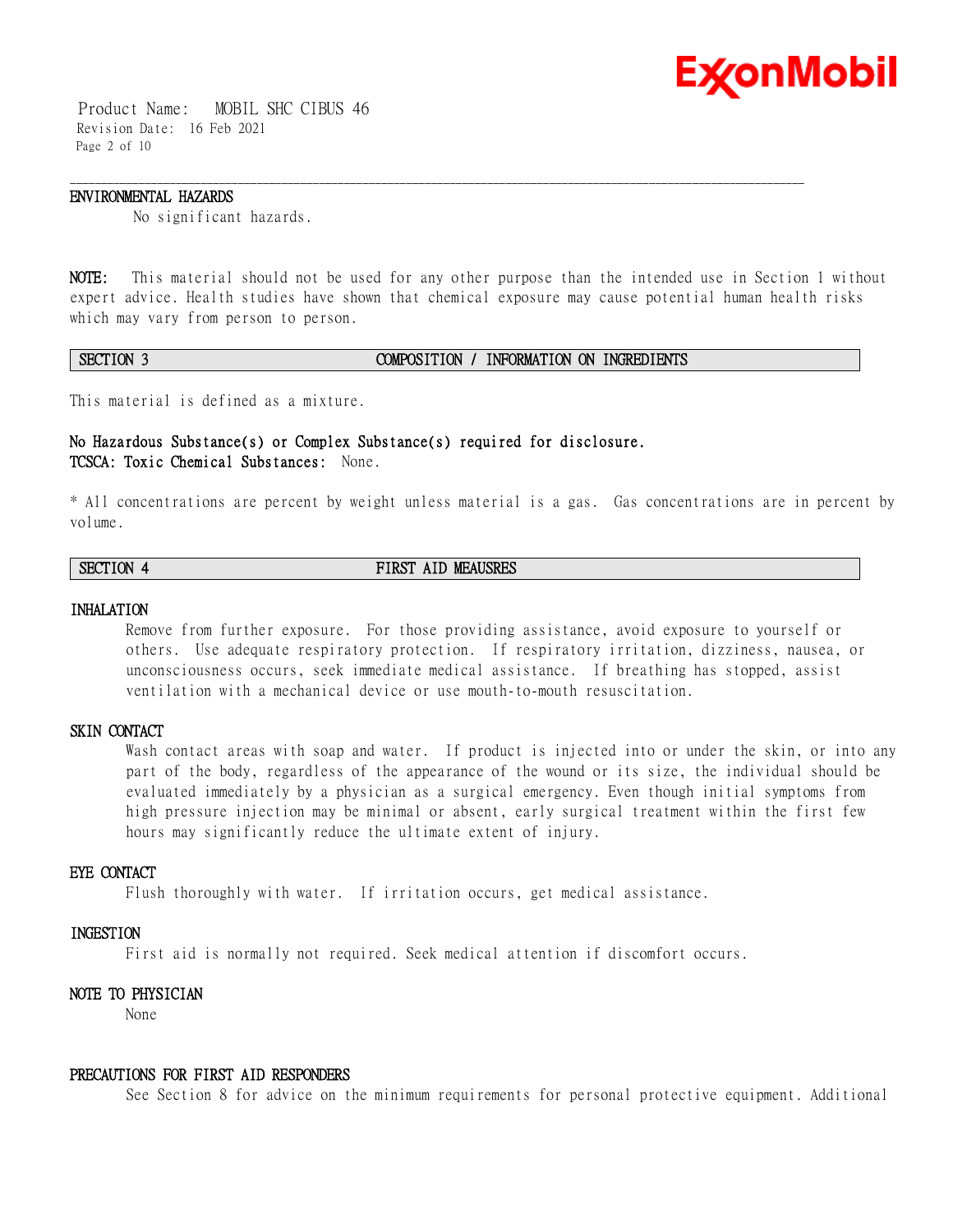

 Product Name: MOBIL SHC CIBUS 46 Revision Date: 16 Feb 2021 Page 3 of 10

> protective measures may be necessary, depending on the specific circumstances and/or the expert judgment of the emergency responders.

\_\_\_\_\_\_\_\_\_\_\_\_\_\_\_\_\_\_\_\_\_\_\_\_\_\_\_\_\_\_\_\_\_\_\_\_\_\_\_\_\_\_\_\_\_\_\_\_\_\_\_\_\_\_\_\_\_\_\_\_\_\_\_\_\_\_\_\_\_\_\_\_\_\_\_\_\_\_\_\_\_\_\_\_\_\_\_\_\_\_\_\_\_\_\_\_\_\_\_\_\_\_\_\_\_\_\_\_\_\_\_\_\_\_\_\_\_\_

#### **MOST IMPORTANT SYMPTOMS AND EFFECTS, BOTH ACUTE AND DELAYED**

Local necrosis as evidenced by delayed onset of pain and tissue damage a few hours after injection.

#### **SECTION 5 FIRE FIGHTING MEASURES**

#### **EXTINGUISHING MEDIA**

**Appropriate Extinguishing Media:** Use water fog, foam, dry chemical or carbon dioxide (CO2) to extinguish flames.

**Inappropriate Extinguishing Media:** Straight Streams of Water

### **FIRE FIGHTING**

**Fire Fighting Instructions:** Evacuate area. Prevent runoff from fire control or dilution from entering streams, sewers, or drinking water supply. Firefighters should use standard protective equipment and in enclosed spaces, self-contained breathing apparatus (SCBA). Use water spray to cool fire exposed surfaces and to protect personnel.

**Unusual Fire Hazards:** Pressurized mists may form a flammable mixture.

**Hazardous Combustion Products:** Aldehydes, Incomplete combustion products, Oxides of carbon, Smoke, Fume, Sulphur oxides

# **FLAMMABILITY PROPERTIES**

**Flash Point [Method]:** >185 C (365 F) [ASTM D-92] **Flammable Limits (Approximate volume % in air):** LEL: 0.9 UEL: 7.0 **Autoignition Temperature:** N/D

## **SECTION 6 ACCIDENTAL RELEASE MEASURES**

### **NOTIFICATION PROCEDURES**

In the event of a spill or accidental release, notify relevant authorities in accordance with all applicable regulations.

#### **PROTECTIVE MEASURES**

Avoid contact with spilled material. See Section 5 for fire fighting information. See the Hazard Identification Section for Significant Hazards. See Section 4 for First Aid Advice. See Section 8 for advice on the minimum requirements for personal protective equipment. Additional protective measures may be necessary, depending on the specific circumstances and/or the expert judgment of the emergency responders.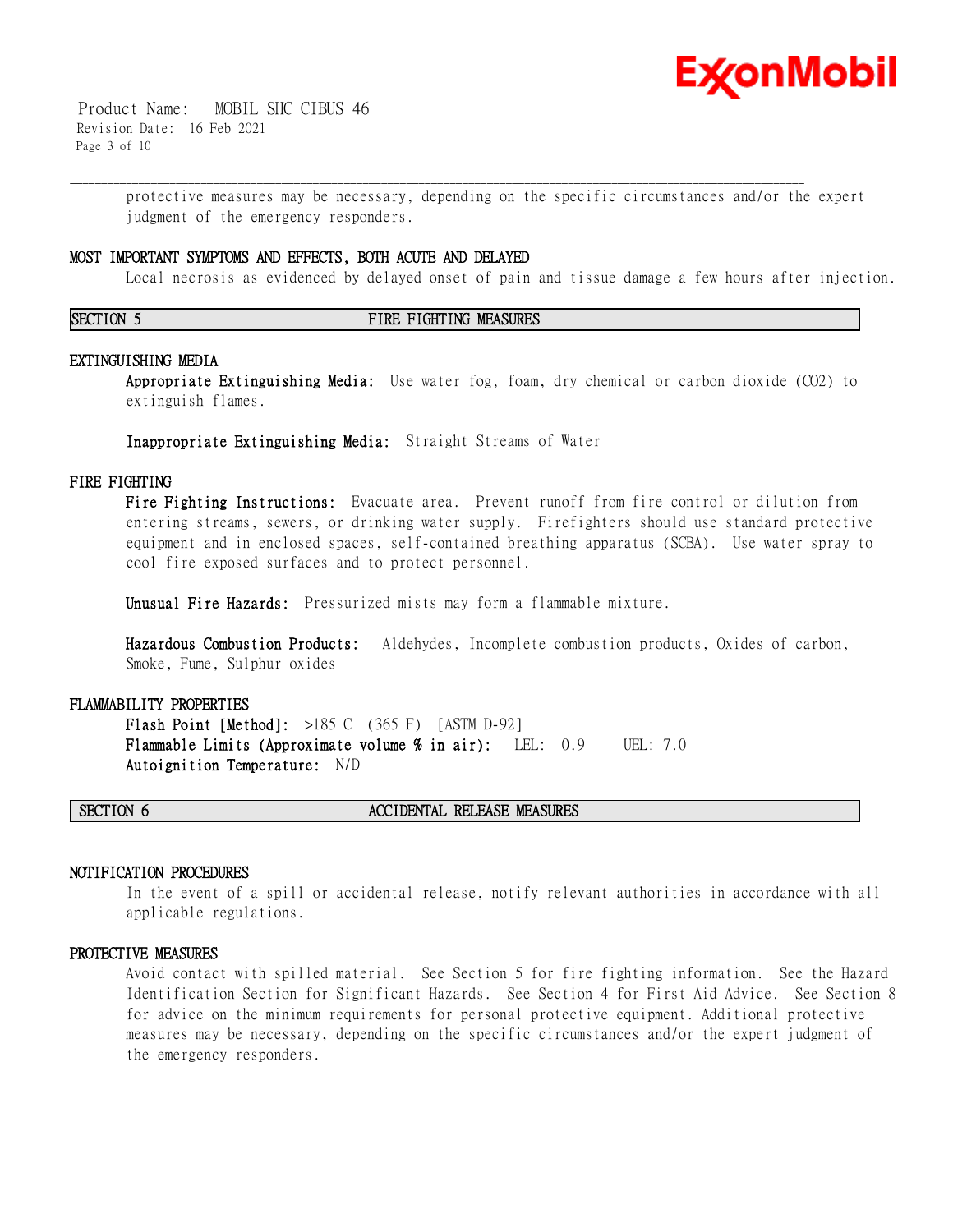

 Product Name: MOBIL SHC CIBUS 46 Revision Date: 16 Feb 2021 Page 4 of 10

### **SPILL MANAGEMENT**

**Land Spill:** Stop leak if you can do it without risk. Recover by pumping or with suitable absorbent.

\_\_\_\_\_\_\_\_\_\_\_\_\_\_\_\_\_\_\_\_\_\_\_\_\_\_\_\_\_\_\_\_\_\_\_\_\_\_\_\_\_\_\_\_\_\_\_\_\_\_\_\_\_\_\_\_\_\_\_\_\_\_\_\_\_\_\_\_\_\_\_\_\_\_\_\_\_\_\_\_\_\_\_\_\_\_\_\_\_\_\_\_\_\_\_\_\_\_\_\_\_\_\_\_\_\_\_\_\_\_\_\_\_\_\_\_\_\_

**Water Spill:** Stop leak if you can do it without risk. Confine the spill immediately with booms. Warn other shipping. Remove from the surface by skimming or with suitable absorbents. Seek the advice of a specialist before using dispersants.

Water spill and land spill recommendations are based on the most likely spill scenario for this material; however, geographic conditions, wind, temperature, (and in the case of a water spill) wave and current direction and speed may greatly influence the appropriate action to be taken. For this reason, local experts should be consulted. Note: Local regulations may prescribe or limit action to be taken.

# **ENVIRONMENTAL PRECAUTIONS**

Large Spills: Dike far ahead of liquid spill for later recovery and disposal. Prevent entry into waterways, sewers, basements or confined areas.

# **SECTION 7 HANDLING AND STORAGE**

#### **HANDLING**

 Prevent small spills and leakage to avoid slip hazard. Material can accumulate static charges which may cause an electrical spark (ignition source). When the material is handled in bulk, an electrical spark could ignite any flammable vapors from liquids or residues that may be present (e.g., during switch-loading operations). Use proper bonding and/or earthing procedures. However, bonding and earthing may not eliminate the hazard from static accumulation. Consult local applicable standards for guidance. Additional references include American Petroleum Institute 2003 (Protection Against Ignitions Arising out of Static, Lightning and Stray Currents) or National Fire Protection Agency 77 (Recommended Practice on Static Electricity) or CENELEC CLC/TR 50404 (Electrostatics - Code of practice for the avoidance of hazards due to static electricity).

**Static Accumlator:** This material is a static accumulator.

#### **STORAGE**

 The type of container used to store the material may affect static accumulation and dissipation. Do not store in open or unlabelled containers. Keep away from incompatible materials.

# **SECTION 8 EXPOSURE CONTROLS / PERSONAL PROTECTION**

**Exposure limit/standards for materials that can be formed when handling this product:** When mists / aerosols can occur the following is recommended: 5 mg/m3 - ACGIH TLV (inhalable fraction).

**Biological limits**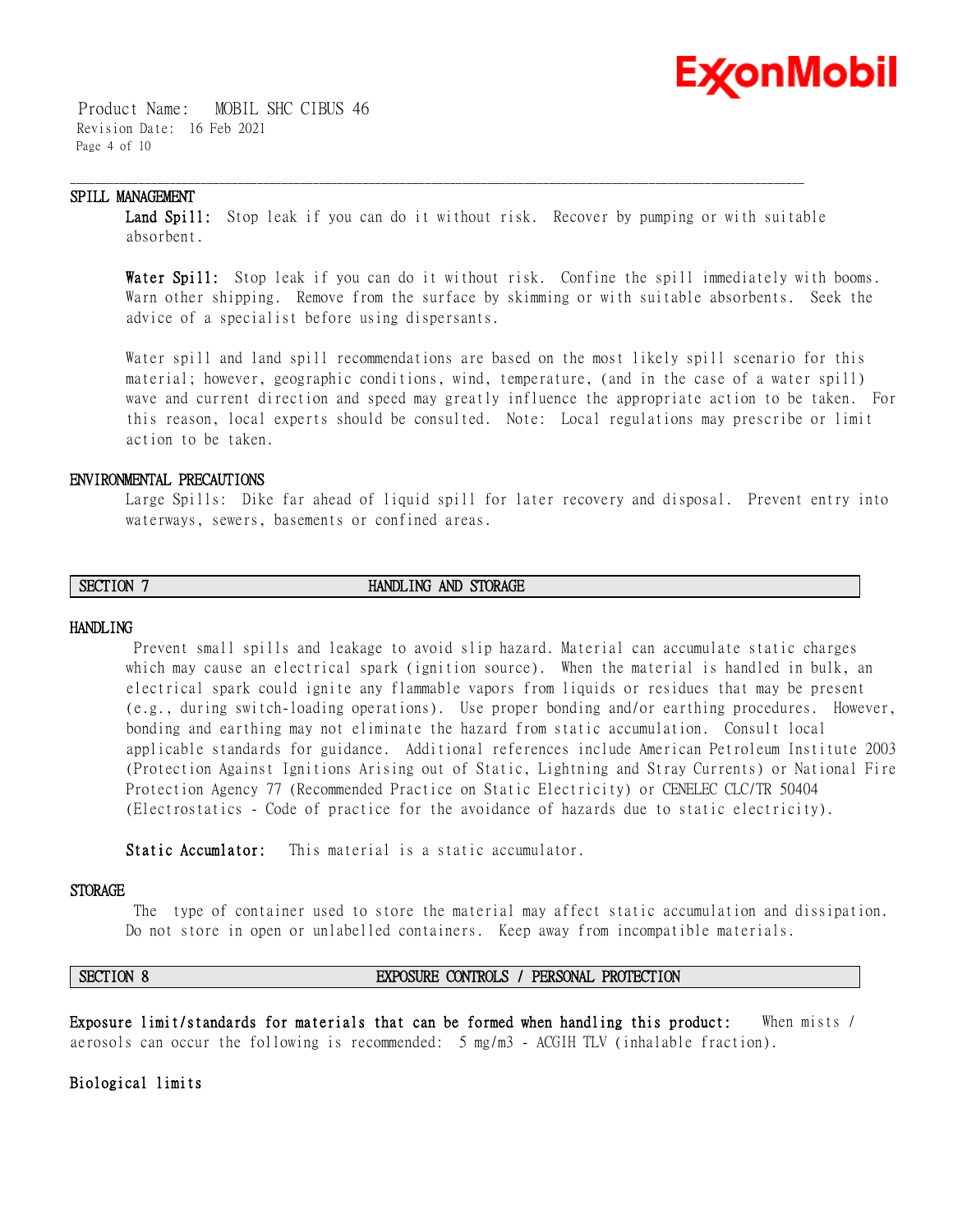

 Product Name: MOBIL SHC CIBUS 46 Revision Date: 16 Feb 2021 Page 5 of 10

No biological limits allocated.

NOTE: Limits/standards shown for guidance only. Follow applicable regulations.

\_\_\_\_\_\_\_\_\_\_\_\_\_\_\_\_\_\_\_\_\_\_\_\_\_\_\_\_\_\_\_\_\_\_\_\_\_\_\_\_\_\_\_\_\_\_\_\_\_\_\_\_\_\_\_\_\_\_\_\_\_\_\_\_\_\_\_\_\_\_\_\_\_\_\_\_\_\_\_\_\_\_\_\_\_\_\_\_\_\_\_\_\_\_\_\_\_\_\_\_\_\_\_\_\_\_\_\_\_\_\_\_\_\_\_\_\_\_

# **ENGINEERING CONTROLS**

The level of protection and types of controls necessary will vary depending upon potential exposure conditions. Control measures to consider:

No special requirements under ordinary conditions of use and with adequate ventilation.

# **PERSONAL PROTECTION**

Personal protective equipment selections vary based on potential exposure conditions such as applications, handling practices, concentration and ventilation. Information on the selection of protective equipment for use with this material, as provided below, is based upon intended, normal usage.

**Respiratory Protection:** If engineering controls do not maintain airborne contaminant concentrations at a level which is adequate to protect worker health, an approved respirator may be appropriate. Respirator selection, use, and maintenance must be in accordance with regulatory requirements, if applicable. Types of respirators to be considered for this material include: No special requirements under ordinary conditions of use and with adequate ventilation. Particulate

For high airborne concentrations, use an approved supplied-air respirator, operated in positive pressure mode. Supplied air respirators with an escape bottle may be appropriate when oxygen levels are inadequate, gas/vapor warning properties are poor, or if air purifying filter capacity/rating may be exceeded.

**Hand Protection:** Any specific glove information provided is based on published literature and glove manufacturer data. Glove suitability and breakthrough time will differ depending on the specific use conditions. Contact the glove manufacturer for specific advice on glove selection and breakthrough times for your use conditions. Inspect and replace worn or damaged gloves. The types of gloves to be considered for this material include:

 No protection is ordinarily required under normal conditions of use. Neoprene,Nitrile,Viton

**Eye Protection:** If contact is likely, safety glasses with side shields are recommended.

**Skin and Body Protection:** Any specific clothing information provided is based on published literature or manufacturer data. The types of clothing to be considered for this material include: No skin protection is ordinarily required under normal conditions of use. In accordance with good industrial hygiene practices, precautions should be taken to avoid skin contact.

**Specific Hygiene Measures:** Always observe good personal hygiene measures, such as washing after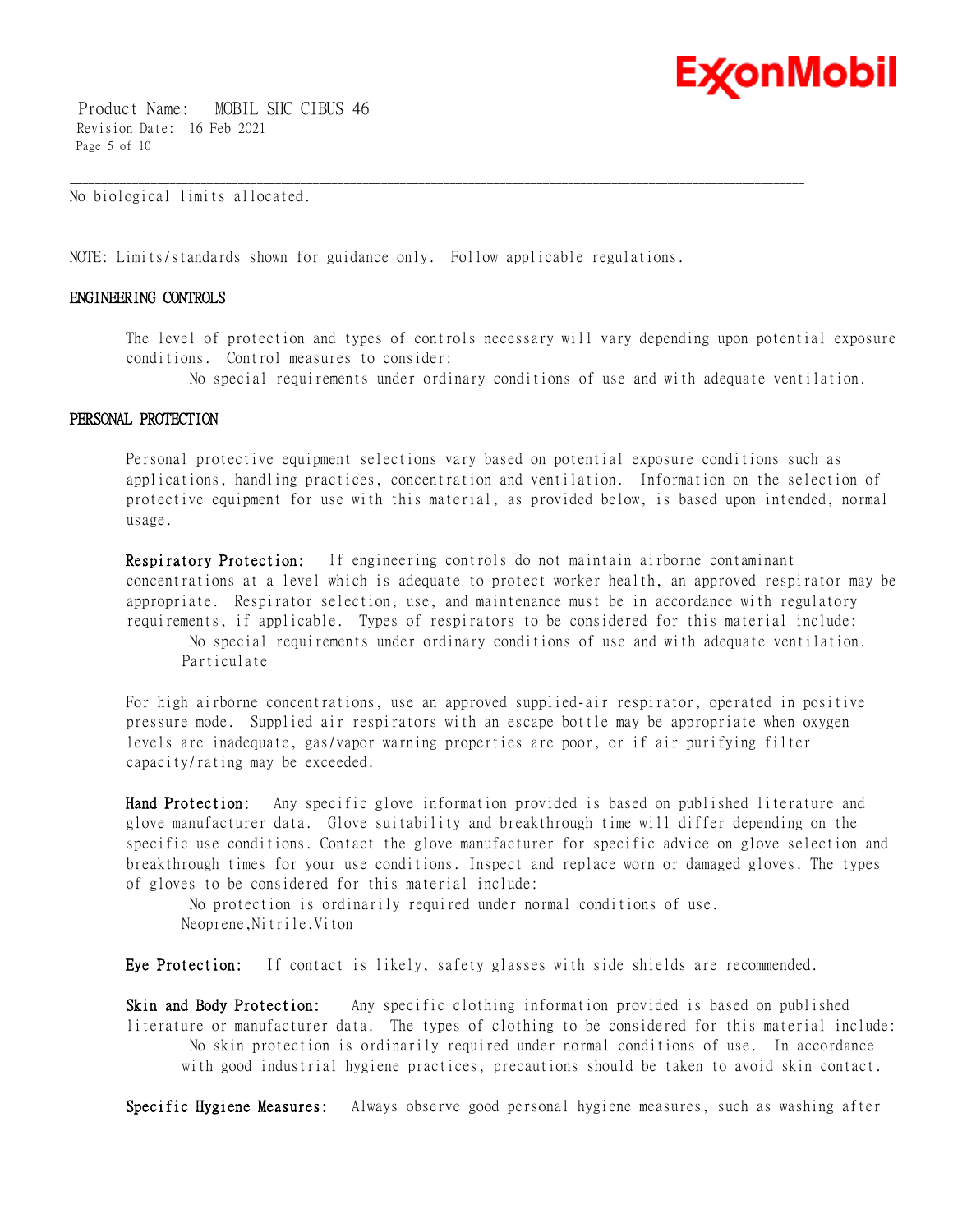

 Product Name: MOBIL SHC CIBUS 46 Revision Date: 16 Feb 2021 Page 6 of 10

> handling the material and before eating, drinking, and/or smoking. Routinely wash work clothing and protective equipment to remove contaminants. Discard contaminated clothing and footwear that cannot be cleaned. Practice good housekeeping.

# **ENVIRONMENTAL CONTROLS**

 Comply with applicable environmental regulations limiting discharge to air, water and soil. Protect the environment by applying appropriate control measures to prevent or limit emissions.

\_\_\_\_\_\_\_\_\_\_\_\_\_\_\_\_\_\_\_\_\_\_\_\_\_\_\_\_\_\_\_\_\_\_\_\_\_\_\_\_\_\_\_\_\_\_\_\_\_\_\_\_\_\_\_\_\_\_\_\_\_\_\_\_\_\_\_\_\_\_\_\_\_\_\_\_\_\_\_\_\_\_\_\_\_\_\_\_\_\_\_\_\_\_\_\_\_\_\_\_\_\_\_\_\_\_\_\_\_\_\_\_\_\_\_\_\_\_

#### **SECTION 9 PHYSICAL AND CHEMICAL PROPERTIES**

**Note: Physical and chemical properties are provided for safety, health and environmental considerations only and may not fully represent product specifications. Contact the Supplier for additional information.**

### **GENERAL INFORMATION**

**Physical State:** Liquid **Color:** Pale Yellow **Odor:** Characteristic **Odor Threshold:** N/D

**IMPORTANT HEALTH, SAFETY, AND ENVIRONMENTAL INFORMATION Relative Density (at 15 C):** 0.847 [ASTM D4052] **Flammability (Solid, Gas):** N/A **Flash Point [Method]:** >185 C (365 F) [ASTM D-92] **Flammable Limits (Approximate volume % in air):** LEL: 0.9 UEL: 7.0 **Autoignition Temperature:** N/D **Boiling Point / Range:** > 316 C (601 F) [Estimated] **Decomposition Temperature:** N/D **Vapor Density (Air = 1):**  $> 2$  at 101 kPa [Estimated] **Vapor Pressure:** < 0.013 kPa (0.1 mm Hg) at 20 C [Estimated] **Evaporation Rate (n-butyl acetate = 1):** N/D **pH:** N/A **Log Pow (n-Octanol/Water Partition Coefficient):** > 3.5 [Estimated] **Solubility in Water:** Negligible **Viscosity:** 46 cSt (46 mm2/sec) at 40 C | 7.986 cSt (7.99 mm2/sec) at 100 C **Oxidizing Properties:** See Hazards Identification Section.

**OTHER INFORMATION**

**Freezing Point:** N/D **Melting Point:** N/A **Pour Point:**  $-42$  C ( $-44$  F) [ASTM D97]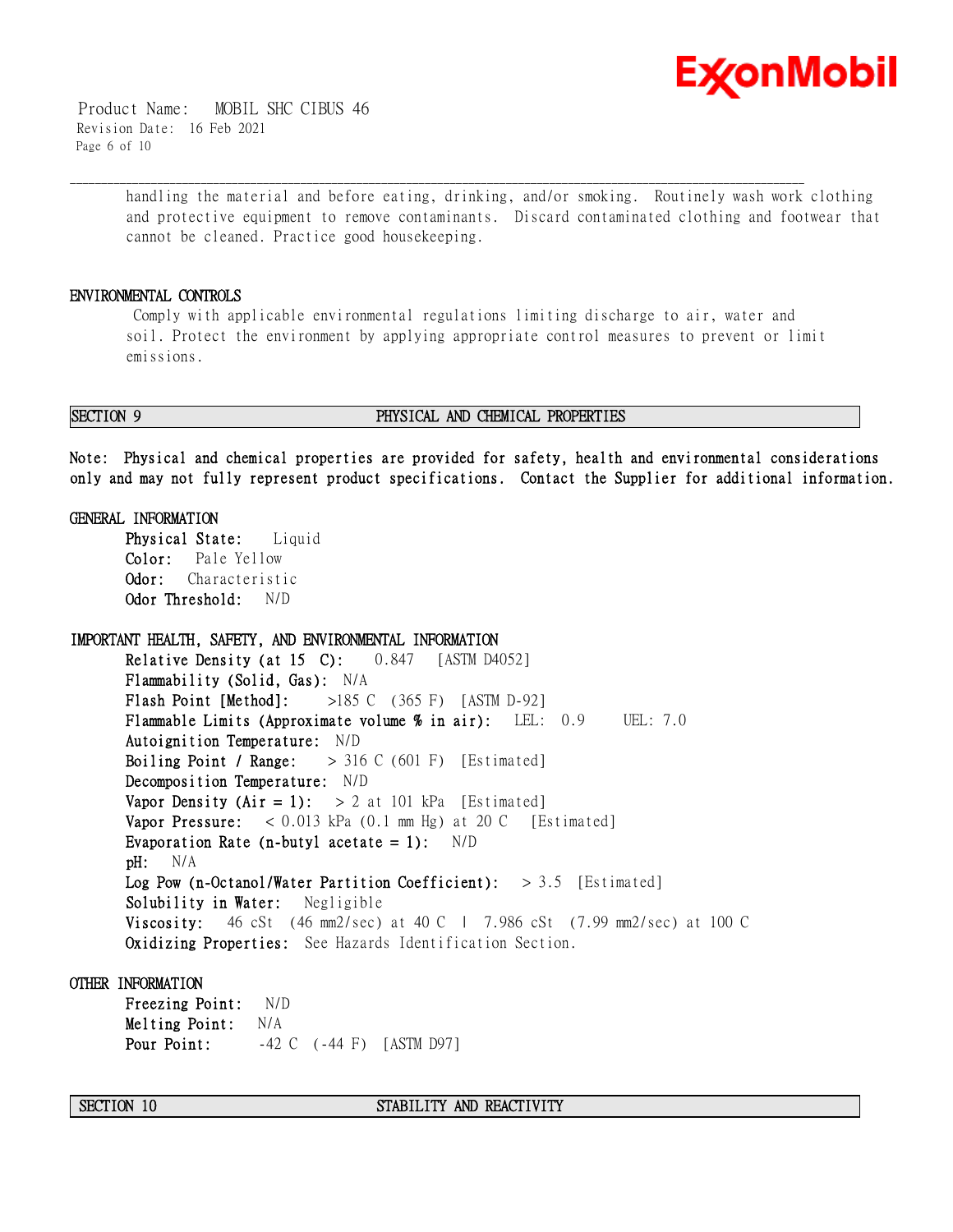

 Product Name: MOBIL SHC CIBUS 46 Revision Date: 16 Feb 2021 Page 7 of 10

**STABILITY:** Material is stable under normal conditions.

**CONDITIONS TO AVOID:** Excessive heat. High energy sources of ignition.

**MATERIALS TO AVOID:** Strong oxidizers

**HAZARDOUS DECOMPOSITION PRODUCTS:** Material does not decompose at ambient temperatures.

\_\_\_\_\_\_\_\_\_\_\_\_\_\_\_\_\_\_\_\_\_\_\_\_\_\_\_\_\_\_\_\_\_\_\_\_\_\_\_\_\_\_\_\_\_\_\_\_\_\_\_\_\_\_\_\_\_\_\_\_\_\_\_\_\_\_\_\_\_\_\_\_\_\_\_\_\_\_\_\_\_\_\_\_\_\_\_\_\_\_\_\_\_\_\_\_\_\_\_\_\_\_\_\_\_\_\_\_\_\_\_\_\_\_\_\_\_\_

**POSSIBILITY OF HAZARDOUS REACTIONS:** Hazardous polymerization will not occur.

# **SECTION 11 TOXICOLOGICAL INFORMATION**

# **INFORMATION ON TOXICOLOGICAL EFFECTS**

| Hazard Class                            | Conclusion / Remarks                                        |
|-----------------------------------------|-------------------------------------------------------------|
| Inhalation                              |                                                             |
| Acute Toxicity: No end point data for   | Minimally Toxic. Base on assessment of the components.      |
| material.                               |                                                             |
| Irritation: No end point data for       | Negligible hazard at ambient/normal handling temperatures.  |
| material.                               |                                                             |
| Ingestion                               |                                                             |
| Acute Toxicity: No end point data for   | Minimally Toxic. Base on assessment of the components.      |
| material.                               |                                                             |
| Skin                                    |                                                             |
| Acute Toxicity: No end point data for   | Minimally Toxic. Base on assessment of the components.      |
| material.                               |                                                             |
| Skin Corrosion/Irritation: No end point | Negligible irritation to skin at ambient temperatures. Base |
| data for material.                      | on assessment of the components.                            |
| Eye                                     |                                                             |
| Serious Eye Damage/Irritation: No end   | May cause mild, short-lasting discomfort to eyes. Base on   |
| point data for material.                | assessment of the components.                               |
| Sensitization                           |                                                             |
| Respiratory Sensitization: No end point | Not expected to be a respiratory sensitizer.                |
| data for material.                      |                                                             |
| Skin Sensitization: No end point data   | Not expected to be a skin sensitizer. Base on assessment of |
| for material.                           | the components.                                             |
| Aspiration: Data available.             | Not expected to be an aspiration hazard. Based on physico-  |
|                                         | chemical properties of the material.                        |
| Germ Cell Mutagenicity: No end point    | Not expected to be a germ cell mutagen. Base on assessment  |
| data for material.                      | of the components.                                          |
| Carcinogenicity: No end point data for  | Not expected to cause cancer. Base on assessment of the     |
| material.                               | components.                                                 |
| Reproductive Toxicity: No end point     | Not expected to be a reproductive toxicant. Base on         |
| data for material.                      | assessment of the components.                               |
| Lactation: No end point data for        | Not expected to cause harm to breast-fed children.          |
| material.                               |                                                             |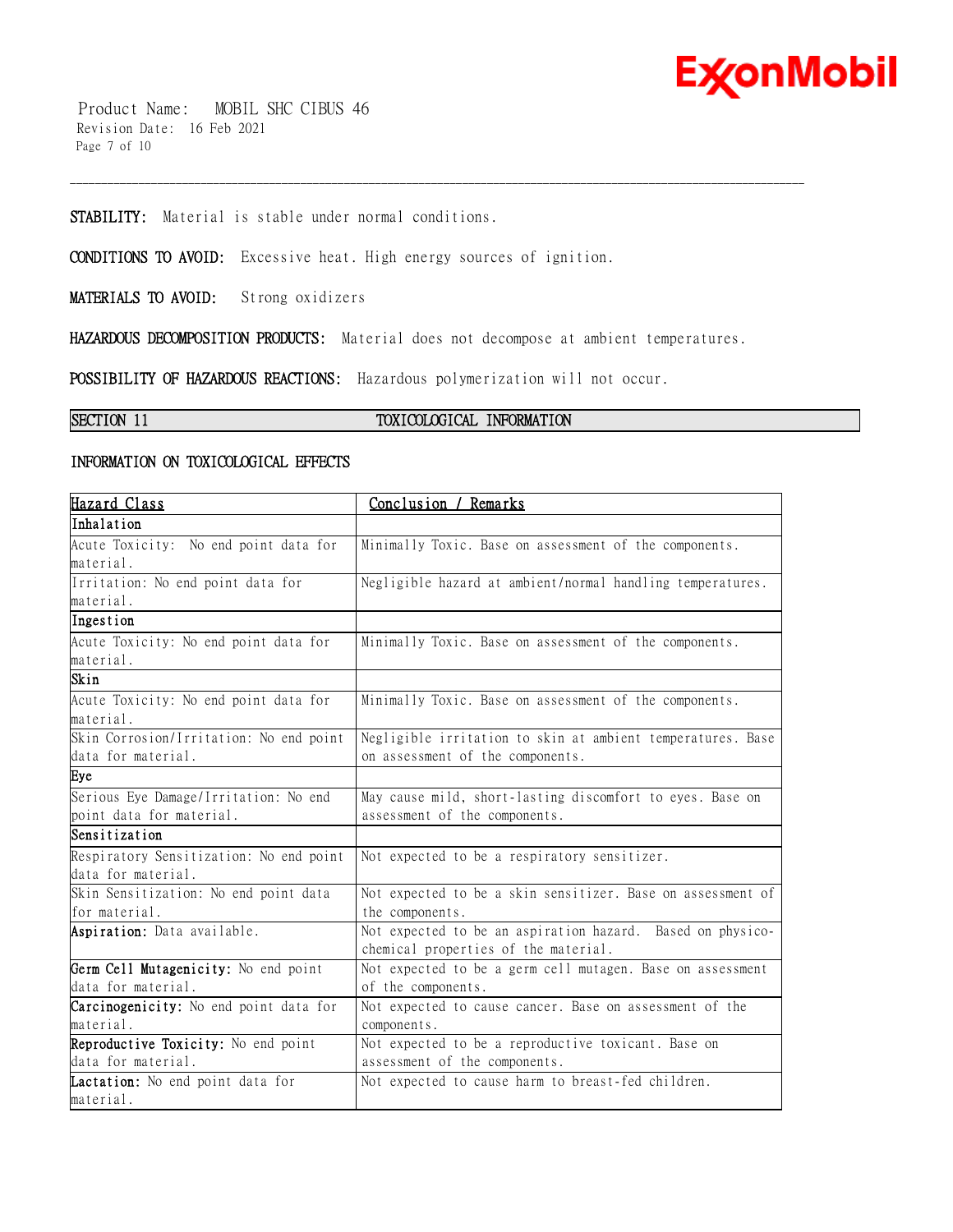

 Product Name: MOBIL SHC CIBUS 46 Revision Date: 16 Feb 2021 Page 8 of 10

| Specific Target Organ Toxicity (STOT)                 |                                                                                                                  |
|-------------------------------------------------------|------------------------------------------------------------------------------------------------------------------|
| Single Exposure: No end point data for<br>material.   | Not expected to cause organ damage from a single exposure.                                                       |
| Repeated Exposure: No end point data<br>for material. | Not expected to cause organ damage from prolonged or<br>repeated exposure. Base on assessment of the components. |

# **OTHER INFORMATION**

# **Contains:**

Synthetic base oils: Not expected to cause significant health effects under conditions of normal use, based on laboratory studies with the same or similar materials. Not mutagenic or genotoxic. Not sensitizing in test animals and humans.

# **IARC Classification:**

**The following ingredients are cited on the lists below:** None.

|            | -FREGULATORY LISTS SEARCHED- |               |
|------------|------------------------------|---------------|
| $= IARC$ 1 | $2 = IARC 2A$                | $3 = IARC 2B$ |

# **SECTION 12 ECOLOGICAL INFORMATION**

 The information given is based on data for the material, components of the material, or for similar materials, through the application of bridging principals.

# **ECOTOXICITY**

Material -- Not expected to be harmful to aquatic organisms.

### **MOBILITY**

 Base oil component -- Low solubility and floats and is expected to migrate from water to the land. Expected to partition to sediment and wastewater solids.

# **SECTION 13 DISPOSAL CONSIDERATIONS**

Disposal recommendations based on material as supplied. Disposal must be in accordance with current applicable laws and regulations, and material characteristics at time of disposal.

# **DISPOSAL RECOMMENDATIONS**

 Product is suitable for burning in an enclosed controlled burner for fuel value or disposal by supervised incineration at very high temperatures to prevent formation of undesirable combustion products. Protect the environment. Dispose of used oil at designated sites. Minimize skin contact.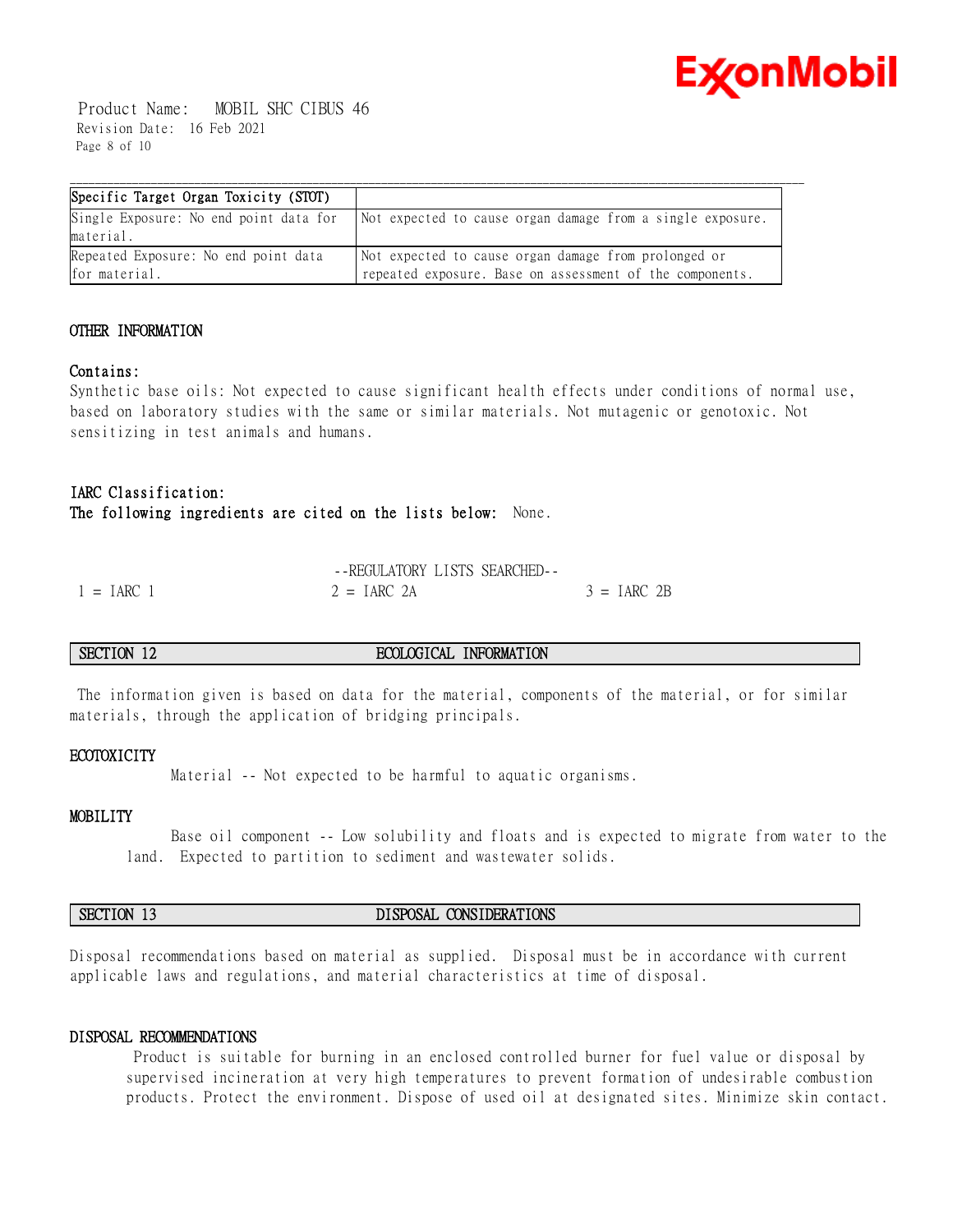

 Product Name: MOBIL SHC CIBUS 46 Revision Date: 16 Feb 2021 Page 9 of 10

Do not mix used oils with solvents, brake fluids or coolants.

**Empty Container Warning** Empty Container Warning (where applicable): Empty containers may contain residue and can be dangerous. Do not attempt to refill or clean containers without proper instructions. Empty drums should be completely drained and safely stored until appropriately reconditioned or disposed. Empty containers should be taken for recycling, recovery, or disposal through suitably qualified or licensed contractor and in accordance with governmental regulations. DO NOT PRESSURISE, CUT, WELD, BRAZE, SOLDER, DRILL, GRIND, OR EXPOSE SUCH CONTAINERS TO HEAT, FLAME, SPARKS, STATIC ELECTRICITY, OR OTHER SOURCES OF IGNITION. THEY MAY EXPLODE AND CAUSE INJURY OR DEATH.

\_\_\_\_\_\_\_\_\_\_\_\_\_\_\_\_\_\_\_\_\_\_\_\_\_\_\_\_\_\_\_\_\_\_\_\_\_\_\_\_\_\_\_\_\_\_\_\_\_\_\_\_\_\_\_\_\_\_\_\_\_\_\_\_\_\_\_\_\_\_\_\_\_\_\_\_\_\_\_\_\_\_\_\_\_\_\_\_\_\_\_\_\_\_\_\_\_\_\_\_\_\_\_\_\_\_\_\_\_\_\_\_\_\_\_\_\_\_

# **SECTION 14 TRANSPORT INFORMATION**

**LAND (ADR)** : Not Regulated for Land Transport

**SEA (IMDG):** Not Regulated for Sea Transport according to IMDG-Code

**Marine Pollutant:** No

**AIR (IATA):** Not Regulated for Air Transport

# **SECTION 15 REGULATORY INFORMATION**

This material is not considered hazardous according to The Regulations on Labelling and Hazard Communications for Hazardous Materials.

#### **REGULATORY STATUS AND APPLICABLE LAWS AND REGULATIONS**

Toxic and Concerned Chemical Substances Control Act (TCCSCA): Not Regulated

**Listed or exempt from listing/notification on the following chemical inventories (May contain substance(s) subject to notification to the EPA Active TSCA inventory prior to import to USA):**  AIIC, DSL, ENCS, IECSC, KECI, TCSI, TSCA

 **Special Cases:**

| $\overline{\phantom{a}}$<br>Inventory | Status                                               |
|---------------------------------------|------------------------------------------------------|
| PICCS                                 | $\mathbf$<br>1Ct10ns<br>Apply<br>Res<br>- 100<br>. . |

**SECTION 16 OTHER INFORMATION**

**REFERENCES:** Sources of information used in preparing this SDS included one or more of the following: results from in house or supplier toxicology studies, CONCAWE Product Dossiers, publications from other